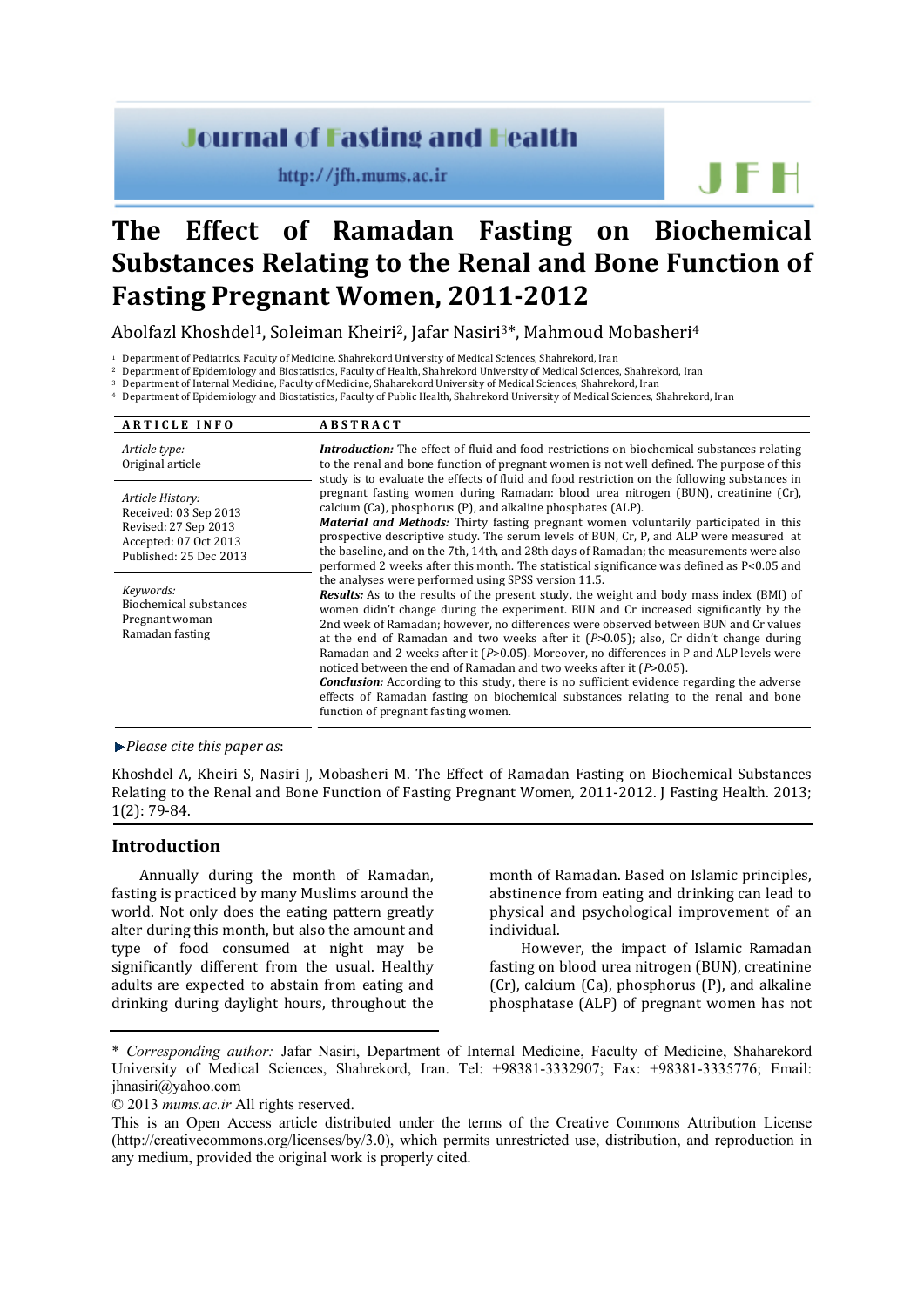been evaluated. There have been various studies regarding the metabolic changes and different aspects of human health during and after Ramadan (2-5).

Pregnancy which is the process of carrying one or more fetuses by female mammals induces physiological and biochemical changes in the body. During this period, the need for calcium intake increases, and in case pregnant women receive insufficient calcium supplements during their pregnancy, they may suffer from bone loss (6).

Fasting during pregnancy has always been a controversial issue. Some Muslim women refrain from fasting for the sake of their neonates' health; however, they feel guilty due to their religious beliefs. On the other hand, some pregnant mothers prefer to cherish their religious principles despite their uncertainty about the impact of fasting on their neonates' health (1).

Calcium and inorganic phosphate are macronutrients which are quite essential for the bone formation of the fetus (7). Khastgir in his study has noted that there is an increasing demand for these macronutrients during fetal development (10). During pregnancy, the improvements in cardiac output and renal blood flow lead to the increase of glomerular filtration rate (GFR), with a resultant decrease in the concentration of serum BUN and Cr levels (9). With advancing pregnancy, maternal plasma urea and creatinine concentrations decrease as a result of altered renal hemodynamics, as well as decreased protein catabolism (10, 11).

In a normal pregnancy, maternal calcium concentration decreased after about 20 weeks of gestation; although before this period, the concentration had not altered.

The plasma phosphorus concentration in both maternal and fetal plasma had a progressive though non-parallel decrease; however, regarding alkaline phosphatase in maternal plasma, no obvious pattern was observed (12). In a normal pregnancy, the fall in plasma concentrations of calcium and phosphate is probably due to the expansion of plasma volume (13).

Our aim was to study the changes in renal function, serum calcium, phosphorus and alkaline phosphatase in pregnant women during Ramadan fasting.

# **Materials and Method**

This self-controlled cohort study was carried out in Ramadan of 2012 (from 21st July to 18th August), in Shahrekord University of Medical Sciences, Iran. The study was conducted on 39 healthy pregnant volunteers who were fasting during this period (age range: 18-45 years old).

The subjects' gestational age was 7 to 39 weeks, with a mean of  $22.4 \pm 7.9$  weeks. All the subjects signed the written informed consent, in which the experimental procedures were described in detail. Subjects were excluded from the study due to hypertension, diabetes mellitus, chronic renal failure and smoking. The present study was approved by the scientific advisory and the Ethics Committee of Shahrekord University of Medical Sciences.

All participants in the study abstained from eating and drinking throughout the day, from dawn (Sahar) to sunset (Iftar), and consumed food only during the night. Using a standard calibrated balance, the subjects were weighed<br>bare-footed (wearing light clothes). To  $(wearing$  light clothes). determine BMI, the weight was reported to the nearest 1 kg, and height to the nearest 1cm.

At the end of Ramadan, fasting venous samples were taken for the measurement of serum levels of blood urea nitrogen, creatinine, calcium, phosphorous and alkaline phosphatase. Prior to the analysis, the collected sera samples were kept at -20°C. During the 1st, 2nd, and 4th week of Ramadan,and 2 weeks after it, the sampling was performed at 1:00-2:00 pm.

The analytical methods used for the determination of substances were as follows: diacetyl monoxime method for urea, alkaline picrate (Jaffe's) method for creatinine, cresolphthalein complexone method for calcium, ammonium molybdate (at 340 nm) method for phosphate, and p-Nitrophenylphosphate AMP 37°C method for determining alkaline phosphatase.

The mean  $\pm$  standard deviation was used for the descriptive statistical analysis of the data. The parametric repeated measure analysis of variance was applied to determine whether the variables of interest changed during the study. The multivariate F-tests of Greenhouse-Geisser were used for subject analysis due to the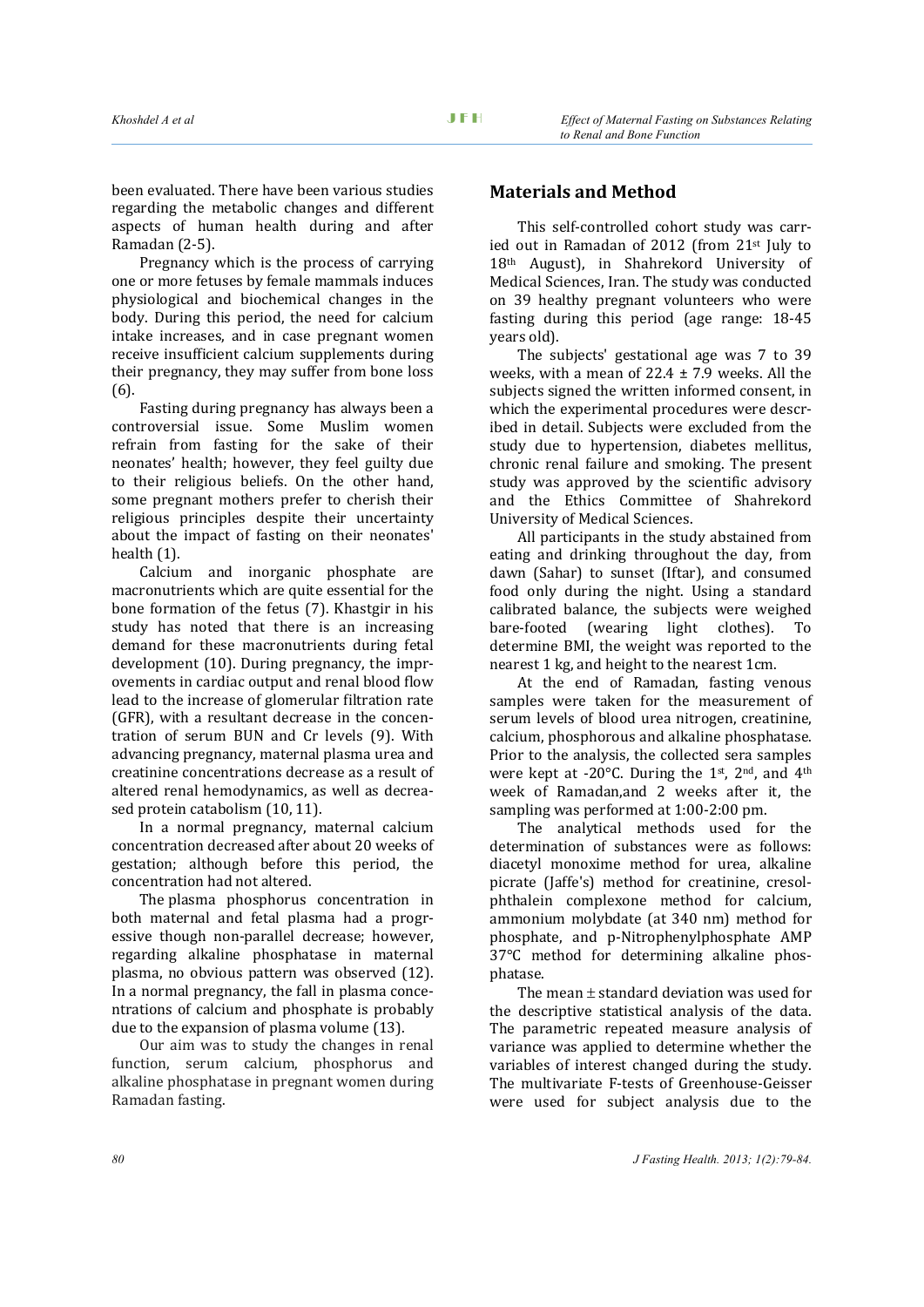| <b>Table 1.</b> Variables measured during Ramadan and two weeks after this month |                   |                   |                   |                         |            |  |
|----------------------------------------------------------------------------------|-------------------|-------------------|-------------------|-------------------------|------------|--|
|                                                                                  | First week        | Second week       | Fourth week       | Two weeks after Ramadan | $P$ -value |  |
| Weight (kg)                                                                      | $62.31 \pm 10.91$ | $62.02 \pm 10.69$ | $62.17 \pm 10.71$ | $62.53 \pm 10.67$       | 0.721      |  |
| BMI $(kg/m2)$                                                                    | $25.05 \pm 4.24$  | $25.04 \pm 4.25$  | $25.11 \pm 4.26$  | $25.25 \pm 4.26$        | 0.713      |  |
| BUN(mg/dl)                                                                       | $7.6 \pm 1.81$    | $9.37 \pm 2.78$   | $9.06 \pm 2.02$   | $8.24 \pm 2.14$         | 0.01       |  |
| Cr(mg/dl)                                                                        | $0.54 \pm 0.12$   | $0.67 \pm 0.17$   | $0.6 \pm 0.1$     | $0.54 \pm 0.09$         | 0.001      |  |
| Ca(mg/dl)                                                                        | $8.54 \pm 0.51$   | $8.52 \pm 0.43$   | $8.41 \pm 0.45$   | $8.41 \pm 0.41$         | 0.316      |  |
| P(mg/dl)                                                                         | $4.53 \pm 0.65$   | $3.47 \pm 0.57$   | $3.74 \pm 0.66$   | $3.86 \pm 0.58$         | 0.001      |  |
| ALP(U/L)                                                                         | $132.9 \pm 81.4$  | $174.4 \pm 65.6$  | $208 \pm 77.6$    | $184.1 \pm 75.2$        | 0.002      |  |

violation of sphericity assumption.

For the comparison of the means, the tests of within-subject contrast were used, and in order to evaluate the correlation among variables, Pearson correlation coefficient was utilized. The statistical significance was defined as *P*<0.05 and the analysis was performed using SPSS (version 11.5).

### **Results**

The present prospective descriptive study was conducted on 30 healthy pregnant volunteers who were fasting during the month of Ramadan. The subjects were within the age range of 17-42 years old, and the mean was 26.9±6.4 years. The participants' gestational age was 7-35 weeks, with the mean of 21.9±7.5 weeks. The BMI of women at the beginning of the study ranged from 18.3 to 35.9, with the mean of 25±4.2. The study variables including BUN, Cr, Ca, P and ALP are demonstrated in Table 1, and the changes are shown in Figures 1 to 5.



**Figure 1.** Mean  $\pm$  SD of BUN in fasting pregnant women during Ramadan and two weeks after it.

The weight and BMI of the subjects didn't alter during the present study; however, all substances except Ca changed significantly. BUN increased significantly by the 2nd week of

*J Fasting Health. 2013; 1(2):79-84. 81*

Ramadan, and decreased substantially afterwards (*P*<0.05); the highest value of BUN was observed during the 2nd week of Ramadan. However, no difference was revealed between BUN at the end of Ramadan and two weeks after this month (*P*>0.05) (Figure 1).

Cr similar to BUN increased significantly until the 2nd week of Ramadan, and decreased afterwards (*P*<0.05); the highest value of Cr was measured during the 2nd week of Ramadan. Same as BUN, no differences were observed between the value of Cr at the end of Ramadan and 2 weeks after it (*P*>0.05) (Figure 2). Ca didn't change during Ramadan or after this month (*P*>0.05) (Figure 3).



**Figure 2.** Mean  $\pm$  SE of Cr in fasting pregnant women during Ramadan and two weeks after it.



**Figure 3.** Mean ± SE of Ca in fasting pregnant women during Ramadan and two weeks after it.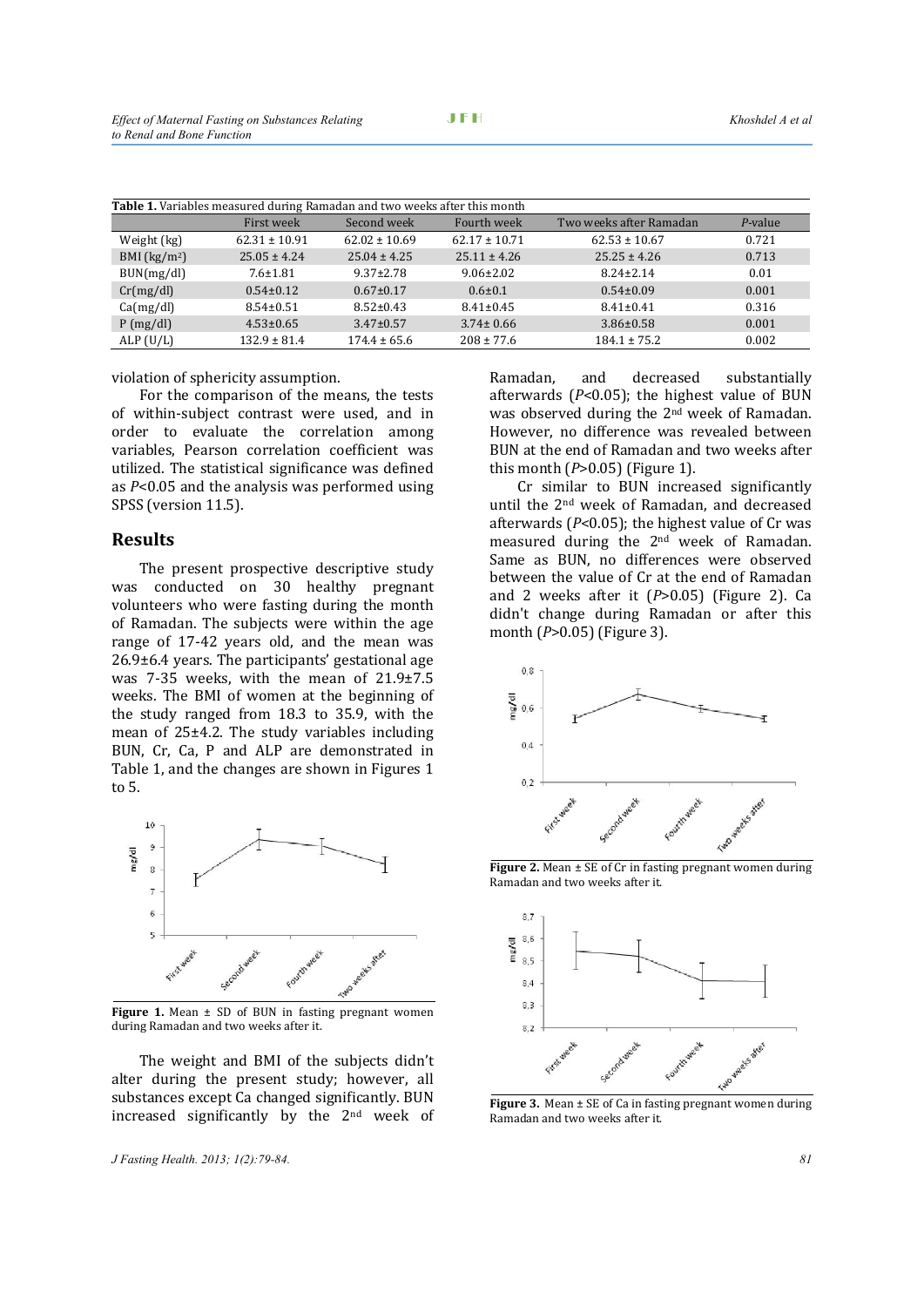Phosphorous (P) decreased significantly prior to the 2nd week of Ramadan, and increased slightly after this month (*P*<0.05); the lowest value of phosphorous was observed during the 2nd week of Ramadan. However, no difference was noticed between the phosphorous values at the end of Ramadan and two weeks after it (*<sup>P</sup>*>0.05) (Figure 4).



**Figure 4.** Mean ± SE of P in fasting pregnant women during Ramadan and two weeks after it.

ALP increased significantly during Ramadan and then followed a decrease; ALP at the end of Ramadan had the highest value among the four<br>measurements  $(P<0.05)$ . However, no measurements (*P*<0.05). However, no differences were seen between ALP values at the end of Ramadan and two weeks after it (*P*>0.05) (Figure 5).



Figure 5. Mean  $\pm$  SE of ALP in fasting pregnant women during Ramadan and two weeks after it.

A significant positive correlation was observed between BUN and Cr in all the measurements. The same was observed between Ca and ALP during the  $4<sup>th</sup>$  week of Ramadan ( $r= 0.602$ ) *P*<0.001); also a significant positive correlation was observed between Cr and ALP in the 4th week of Ramadan (r= 0.394, *P*=0.028).

# **Discussion**

During Ramadan, some pregnant women follow their religious beliefs and fast, although it is not obligatory for them (2). During pregnancy, cardiac output and renal blood flow increase, and this leads to increased GFR (Glomerular Filtration Rate) with a resultant decrease in the concentration of serum urea and creatinine (9). In the present study, no difference was observed between BUN and Cr at the end of Ramadan and after this month (P> 0.05).

The blood samples were collected at 1:00- 2:00 pm, and the participants were relatively dehydrated; also, their dietary intake of protein reduced during Ramadan.

Many previous studies regarding the effects of fasting on renal function, blood urea, and creatinine in healthy individuals reported small changes which were not statistically significant (14-16); however, the blood urea level in our study significantly increased by the 2nd week of Ramadan.

Protein increase in the daily diet, body dehydration, and inadequate liquid consumption are some of the other factors which can increase blood urea level during fasting periods (17); sometimes, long-term fasting, thirst, and dehydration gradually exacerbate the increased BUN.

Serum creatinine decreases if dehydration is treated (17).

In our study, calcium didn't change during and after Ramadan (P>0.05); also no differences were observed between serum phosphorus at the end of Ramadan and two weeks after this month (P>0.05).

In a normal pregnancy, due to the expansion of plasma volume, we expect a decrease in levels of calcium and phosphorus in maternal plasma; although ionized calcium values remain normal (13, 18).

In a cross-sectional study in Iran, no significant alteration was observed in the mean<br>serum calcium/phosphorus ratio during calcium/phosphorus different trimesters of pregnancy (19).

In our study, the alkaline phosphatase in maternal plasma increased significantly during Ramadan, but no difference was observed between alkaline phosphatase at the end of Ramadan and 2 weeks after it (P>0.05). During pregnancy, maternal alkaline phosphatase progressively increased due to alkaline phosphatase of placental origin (9), which resulted in a sharp increase in the rate of bone metabolism.

Fetus' skeleton formation and bone miner-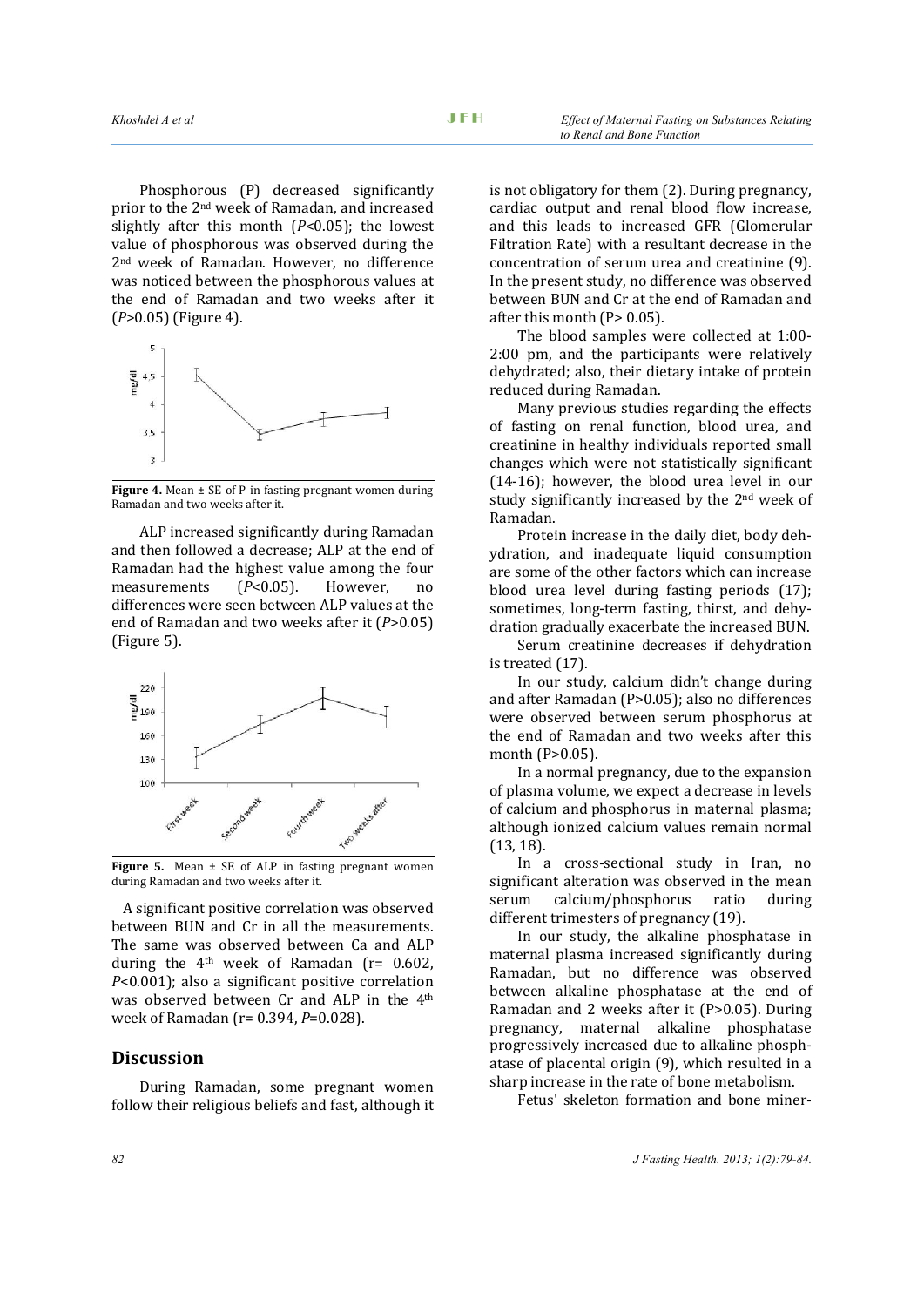alization during pregnancy highly demand maternal mineral supplies. Bone is the greatest reservoir of calcium, and significant changes may occur in maternal bone mass during pregnancy which may result in osteoporosis and osteomalacia. It is demonstrated that the regulation of calcium metabolism in pregnancy occurs without any increase in alkaline phosphatase level (20). Power et al. showed that the serum phosphorus level is the same in the pregnant and non-pregnant women (21).

# **Conclusion**

According to the findings of the present study on healthy pregnant women, Ramadan fasting has no adverse effects on biochemical substances relating to the renal and bone function in maternal plasma throughout pregnancy; however, it is necessary to perform further related studies to confirm the findings of this study.

# **Financial support**

This study was funded by the Islamic Medical Committee of Shahrekord University of Medical Sciences.

# **Acknowledgments**

We would like to thank The Research and Technology chancellor of Shahrekord University of Medical Sciences for offering us a grant (No. 963). We also express our deepest gratitude to the pregnant women who assisted us in carrying out this study.

# **References**

- 1. Joosoph J, Abu J, Yu SL. A Survey of fasting during pregnancy Singapore Med J 2004; 45 (12): 583-6.
- 2. Ziaee V, Razaei M, Ahmadinejad Z, Shaikh H, Yousefi R, Yarmohammadi L, et al. The changes of metabolic profile and weight during Ramadan fasting. Singapore med J. 2006; 47(5): 405-14.
- 3. Rahman M, Rashid M, Basher S, Sultana S, Nomani MZ. Improved Serum HDL, Cholesterol Profile among Bangladeshi male student during Ramadan fasting. East Mediterr Health J. 2004; 10(1-2): 131-7.
- 4. Khoshdel A, Najafi M, kheiri S, Taheri E, Nasiri J, Yousofi H. Impact of maternal Ramadan fasting on growth parameters in exclusively breast – fed infants. Iran J Pediatr. 2007; 17(4): 345- 72.
- 5. Salleh H. Ramadan fasting among pregnant woman in Mur distric , Malaysia and its association to health out comes. Malays J Repod Health. 1989; 7(1):69- 83.
- 6. Mittenclorof R, Williams MA, Berkey CS, Celter PF. The length of uncomplicated human gestation. Obstet Gyncol. 1990; 75: 929-32.
- 7. Raman L, Rajalakshmik, Krishnamachari KA, Sastry JG. Effect of calcium supplementation on under nourished mothers during pregnancy on the bone density of the neonates. Am J Clin Nut. 1978; 31: 466-9.<br>8. Mavne P. Calcium phosphate and
- Mayne P. Calcium phosphate and<br>magnesium metabolism in: Clinical metabolism chemistry in Diagnosis and treatment ELSB, 6th ed. Bath press CO: UK, Great Britain; 1996. P. 179- 188.
- 9. Sturgiss SN, Dunlop W, Davison JM. Renal haemodynamics and tubular function in human pregnancy. Baillière's clinical obstetrics and gynaecology. 1994; 8(2): 209-34.
- 10. Khastgir G. Pregnancy associated osteoporosis. Br J obstet Gynaecol. 1994; 101: 836-8.<br>11. Robertson EG.
- Cheyne GA. Plasma biochemistry in relation to oedema of pregnancy. Br J Obestet Gynaecol. 1972; 79:769-73.
- 12. Kuhlback B, Widholm O. plasma creatinine in normal pregnancy. scand lab invest. 1966; 18: 654-6 .
- 13. Reitz RE, Doane TA, Woods JR, Weinstein RC. Calcium, mangnesium, phosphorus and parathyroid Hormone interrelationship in pregnancy and newborn infants, obstet Gynecol. 1977; 50: 701-4.<br>14. Pitkin RM. Calcium
- RM. Calcium metabolism in pregnancy: A review. Am J obstet Gyneeol. 1975; 121: 724-37.
- 15. Gharbi M, Akrot M, Zouari B. Food intake during and outside Ramadan. East Mediterr Health. 2003; 9(12): 131-40.
- 16. Boobes Y, Bernieh B, Al Hakim MR. Fasting Ramadan in kidney transplant patients is